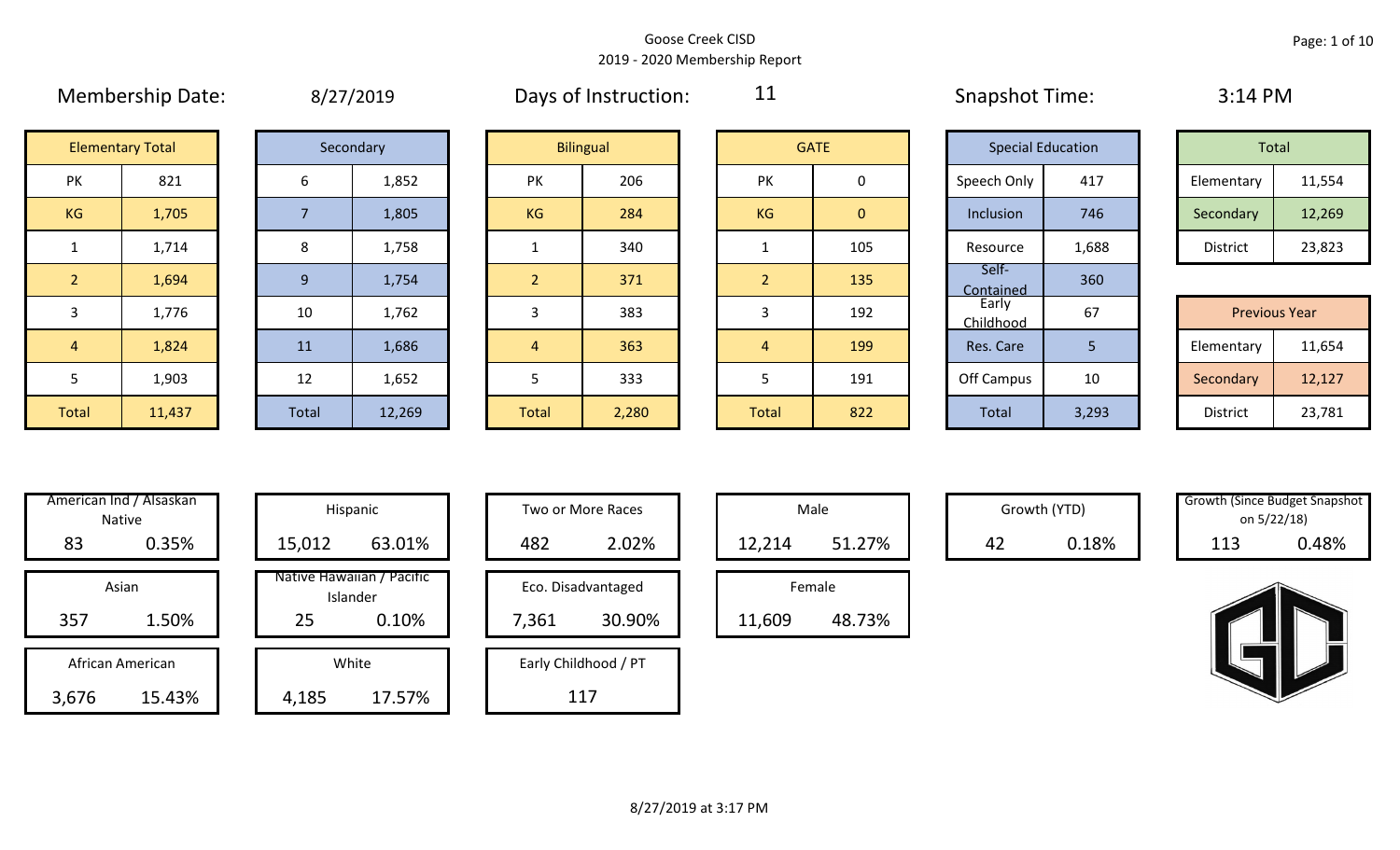| 8/27/2019<br>Date | <b>PK</b>              |                | KG           |                |                |                |                | $\overline{2}$ |                |                | 3              |                |                | 4              |                |                | 5              |                | Campus Totals |       | Early        | Spec.    | Total | 18-19 | 19-20 |            |          |
|-------------------|------------------------|----------------|--------------|----------------|----------------|----------------|----------------|----------------|----------------|----------------|----------------|----------------|----------------|----------------|----------------|----------------|----------------|----------------|---------------|-------|--------------|----------|-------|-------|-------|------------|----------|
|                   |                        | GenEd BilEd    |              | GenEd          | <b>BilEd</b>   | GenEd          | <b>BilEd</b>   | GenEd          | <b>BilEd</b>   |                | Total GenEd    | <b>BilEd</b>   |                | Total GenEd    | <b>BilEd</b>   | <b>Total</b>   | GenEd BilEd    |                | <b>Total</b>  | GenEd | <b>BilEd</b> | Child    | Prog  |       |       | Projection | Capacity |
|                   | Teachers               | 1              | 0            | 4              | 2              | 4              | $\overline{2}$ | 4              | $\mathbf{1}$   | 5              | 4              | 2              | 6              |                | 2              | 6              |                | 1              | 5             | 25    | 10           |          |       |       |       |            |          |
| Alamo             | Students               | 49             | 0            | 82             | 27             | 85             | 27             | 87             | 25             | 112            | 89             | 27             | 116            | 84             | 20             | 104            | 93             | 23             | 116           |       |              | 0        | 46    | 764   | 758   | 764        | 850      |
|                   | <b>Available Seats</b> | -5.            | 0            | 6              | 17             | 3              | 17             | 1              | $-3$           | $-2$           | $-1$           | 17             | 16             | 4              | 24             | 28             | 7              | $\overline{2}$ | 9             | 569   | 149          |          |       |       |       |            |          |
|                   | Teachers               | 1              |              | $\overline{3}$ | $\overline{2}$ | $\overline{3}$ | $\overline{2}$ | 4              | $\overline{2}$ | 6              | $\mathbf{3}$   | $\overline{2}$ | 5              | $\overline{4}$ | $\overline{2}$ | 6              | $\overline{3}$ | $\overline{2}$ | 5             | 21    | 13           |          |       |       |       |            |          |
| Ashbel<br>Smith   | Students               | 36             | 19           | 73             | 27             | 63             | 33             | 71             | 32             | 103            | 70             | 28             | 98             | 76             | 35             | 111            | 73             | 35             | 108           |       |              | $\Omega$ | 31    | 702   | 733   | 715        | 924      |
|                   | <b>Available Seats</b> | 8              | 25           | $-7$           | 17             | $\overline{3}$ | 11             | 17             | 12             | 29             | $-4$           | 16             | 12             | 12             | 9              | 21             | $\overline{2}$ | 15             | 17            | 462   | 209          |          |       |       |       |            |          |
|                   | Teachers               | 1              | 1            | 4              | 2              | 4              | 1              | 3              | $\overline{2}$ | 5              | 5              | $\overline{2}$ | 7              | 4              | $\overline{2}$ | 6              | 4              | $\overline{2}$ | 6             | 25    | 12           |          |       |       |       |            |          |
| Austin            | Students               | 33             | 16           | 72             | 28             | 76             | 24             | 66             | 39             | 105            | 104            | 40             | 144            | 86             | 35             | 121            | 97             | 32             | 129           |       |              | 0        | 8     | 756   | 778   | 774        | 814      |
|                   | <b>Available Seats</b> | 11             | 28           | 16             | 16             | 12             | $-2$           | 0              | 5              | 5              | 6              | 4              | 10             | $\overline{2}$ | 9              | 11             | 3              | 18             | 21            | 534   | 214          |          |       |       |       |            |          |
|                   | <b>Teachers</b>        | 1              | 1            | 5              | $\mathbf{1}$   | 5              | $\mathbf{1}$   | 4              | $\overline{2}$ | 6              | 6              |                | $\overline{7}$ | 6              | -1             | $\overline{7}$ | 5              | 1              | 6             | 32    | 8            |          |       |       |       |            |          |
| Banuelos          | Students               | 40             | 26           | 109            | 25             | 102            | 16             | 94             | 28             | 122            | 119            | 22             | 141            | 120            | 20             | 140            | 128            | 16             | 144           |       |              | $\Omega$ | 12    | 877   | 873   | 862        | 850      |
|                   | <b>Available Seats</b> | 4              | 18           | $\mathbf{1}$   | $-3$           | 8              | 6              | -6             | 16             | 10             | 13             | 0              | 13             | 12             | $\overline{2}$ | 14             | $-3$           | 9              | 6             | 712   | 153          |          |       |       |       |            |          |
|                   | Teachers               | $\mathbf{1}$   | $\mathbf{1}$ | 4              | $\mathbf{1}$   | 5              | $\mathbf{1}$   | 5              | $\overline{2}$ | 7              | 5              | $\overline{2}$ | 7              | 6              | -1             | 7              | 5              | $\mathbf{1}$   | 6             | 31    | 9            |          |       |       |       |            |          |
| Bowie             | Students               | 55             | 16           | 101            | 19             | 85             | 18             | 103            | 25             | 128            | 99             | 27             | 126            | 120            | 16             | 136            | 104            | 25             | 129           |       |              | 0        | 22    | 835   | 847   | 843        | 880      |
|                   | <b>Available Seats</b> | $-11$          | 28           | $-13$          | 3              | 25             | 4              | $\overline{7}$ | 19             | 26             | 11             | 17             | 28             | 12             | 6              | 18             | 21             | $\mathbf 0$    | 21            | 667   | 146          |          |       |       |       |            |          |
|                   | Teachers               | $\mathbf{1}$   | $\mathbf{1}$ | 4              | $\overline{2}$ | $\overline{4}$ | $\mathbf{1}$   | 4              | 2              | 6              | 4              |                | 5              | 4              | 2              | 6              | 4              | $\mathbf{1}$   | 5             | 25    | 10           |          |       |       |       |            |          |
| Carver            | Students               | 40             | 13           | 65             | 44             | 84             | 23             | 81             | 24             | 105            | 69             | 23             | 92             | 84             | 31             | 115            | 85             | 29             | 114           |       |              |          | 18    | 714   | 665   | 689        | 836      |
|                   | <b>Available Seats</b> | $\overline{4}$ | 31           | 23             | 0              | $\overline{4}$ | $-1$           | 7              | 20             | $\overline{3}$ | 19             | $-1$           | 18             | 4              | 13             | 17             | 15             | $-4$           | 11            | 508   | 187          |          |       |       |       |            |          |
|                   | Teachers               | 1              | 0            | 5              | 0              | 5              | 0              | 5              | 0              | 5.             | 6              | 0              | 6              | 6              | 0              | 6              | 5              | $\mathbf 0$    | 5.            | 33    | 0            |          |       |       |       |            |          |
| Clark             | Students               | 30             |              | 108            | 0              | 102            | 0              | 88             | $\mathbf{1}$   | 89             | 115            | $\overline{2}$ | 117            | 121            | $\mathbf{1}$   | 122            | 110            | 0              | 110           | 674   |              | 3        | 28    | 710   | 692   | 701        | 850      |
|                   | <b>Available Seats</b> | 14             | $-1$         | $\overline{2}$ | 0              | 8              | 0              | 22             | $-1$           | 21             | 17             | $-2$           | 15             | 11             | $-1$           | 10             | 15             | $\mathbf 0$    | 15            |       | 5            |          |       |       |       |            |          |
|                   | Teachers               | $\mathbf{0}$   | 1            | $\overline{4}$ | $\overline{2}$ | 5              | $\overline{2}$ | 4              | $\mathbf{1}$   | 5              | $\overline{4}$ |                | 5              | 5 <sup>1</sup> | $\mathbf{1}$   | 6              | 4              | 1              | 5             | 26    | 9            |          |       |       |       |            |          |
| Crockett          | Students               | 12             | 34           | 60             | 29             | 96             | 27             | 76             | 16             | 92             | 79             | 22             | 101            | 106            | 16             | 122            | 108            | 11             | 119           | 537   |              |          | 16    | 709   | 732   | 713        | 638      |
|                   | <b>Available Seats</b> | $-12$          | 10           | 28             | 15             | 14             | 17             | 12             | 6              | 18             | 9              | $\mathbf{0}$   | 9              | 4              | 6              | 10             | -8             | 14             | 6             |       | 155          |          |       |       |       |            |          |
|                   | Teachers               | 1.5            | 0.5          | 4              | 1              | 5              | $\overline{2}$ | 4              | 1              | 5              | 5              | 1              | 6              | 4              | -1             | 5.             | 3              | 1              | 4             | 26.5  | 7.5          |          |       |       |       |            |          |
| <b>DeZavala</b>   | Students               | 42             | 9            | 87             | 18             | 91             | 21             | 77             | 24             | 101            | 95             | 21             | 116            | 77             | 17             | 94             | 88             | 6              | 94            | 557   |              | 0        | 1     | 674   | 753   | 685        | 924      |
|                   | <b>Available Seats</b> | 24             | 13           | $\mathbf{1}$   |                | 19             | 23             | 11             | $-2$           | q              | 15             |                | 16             | 11             | 5              | 16             | $-13$          | 19             | 6             |       | 116          |          |       |       |       |            |          |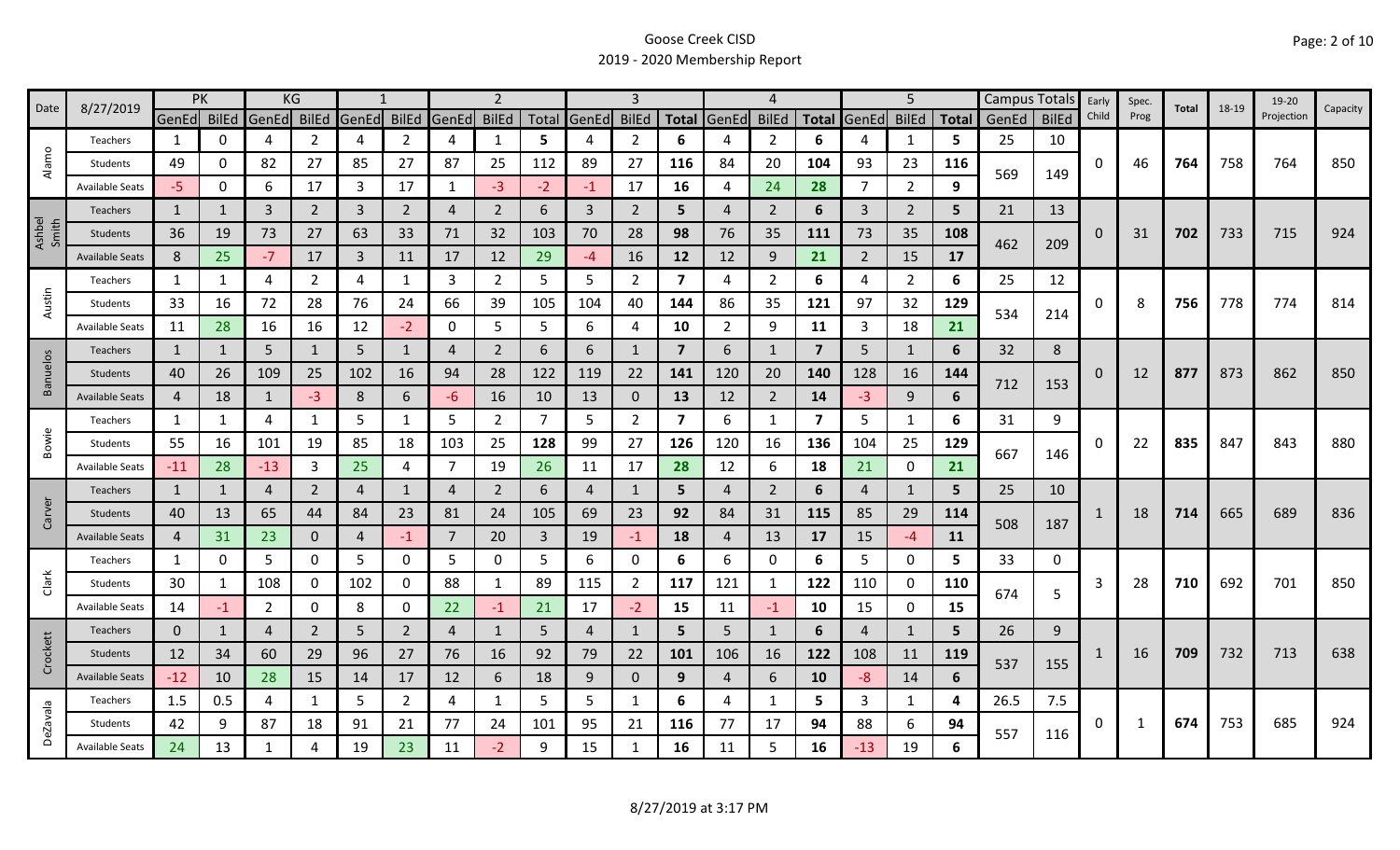| 8/27/2019<br>Date  |                        |                | PK           |                         | ΚG             |                |                |             |                |      |                |              |      |             |                |                |                   | 5            |              | Campus Totals |                | Early | Spec. | Total             | 18-19 | 19-20      | Capacity |
|--------------------|------------------------|----------------|--------------|-------------------------|----------------|----------------|----------------|-------------|----------------|------|----------------|--------------|------|-------------|----------------|----------------|-------------------|--------------|--------------|---------------|----------------|-------|-------|-------------------|-------|------------|----------|
|                    |                        |                |              | GenEd BilEd GenEd BilEd |                | GenEd          |                | BilEd GenEd | <b>BilEd</b>   |      | Total GenEd    | <b>BilEd</b> |      | Total GenEd | <b>BilEd</b>   |                | Total GenEd BilEd |              | <b>Total</b> | GenEd         | <b>BilEd</b>   | Child | Prog  |                   |       | Projection |          |
|                    | Teachers               | 1.5            | 0.5          |                         | 2              | 4              | 2              | 3           | 1              |      | 4              | 2            | 6    |             | 1              | 5.             | 4                 | 1            | 5            | 24.5          | 9.5            |       |       |                   |       |            |          |
| arlem              | <b>Students</b>        | 43             | 17           | 76                      | 45             | 76             | 21             | 63          | 18             | 81   | 89             | 23           | 112  | 82          | 24             | 106            | 71                | 26           | 97           | 500           | 174            | 1     | 18    | 693               | 656   | 661        | 814      |
| I                  | <b>Available Seats</b> | 23             | 5            | 12                      | -1             | 12             | 23             | 3           | $\overline{4}$ |      | $-1$           | 21           | 20   | 6           | $-2$           | 4              | 29                | $-1$         | 28           |               |                |       |       |                   |       |            |          |
| ш                  | Teachers               |                |              |                         |                |                |                | 7           | $\overline{2}$ | 9    | $\overline{7}$ | 2            | 9    |             | 2              | 9              | 8                 | 2            | 10           | 29            | 8              |       |       |                   |       |            |          |
| Highlands          | Students               |                |              |                         |                |                |                | 163         | 36             | 199  | 147            | 41           | 188  | 143         | 43             | 186            | 185               | 45           | 230          | 638           | 165            | 0     | 10    | 813               | 834   | 811        | 814      |
|                    | <b>Available Seats</b> |                |              |                         |                |                |                | -9          | 8              | -1   | 7              | 3            | 10   | 11          |                | 12             | 15                | 5            | 20           |               |                |       |       |                   |       |            |          |
|                    | Teachers               | $\overline{2}$ |              | 8                       | $\overline{2}$ | 8              | $\overline{2}$ |             |                |      |                |              |      |             |                |                |                   |              |              | 18            | 5              |       |       |                   |       |            |          |
| Hopper             | <b>Students</b>        | 91             | 24           | 147                     | 33             | 154            | 38             |             |                |      |                |              |      |             |                |                |                   |              |              | 392           | 95             |       | 13    | 501               | 495   | 490        | 462      |
|                    | <b>Available Seats</b> | $-3$           | 20           | 29                      | 11             | 22             | 6              |             |                |      |                |              |      |             |                |                |                   |              |              |               |                |       |       |                   |       |            |          |
|                    | <b>Teachers</b>        | 1              |              | 4                       | 1              | 4              | $\overline{2}$ | 4           | 2              | 6    | 3              | 2            | 5    | 3           | 2              | 5              | 4                 | 1            | 5            | 23            | 11             |       |       |                   |       |            |          |
| Lamar              | Students               | 31             | 11           | 84                      | 26             | 88             | 27             | 85          | 30             | 115  | 58             | 33           | 91   | 74          | 29             | 103            | 81                | 20           | 101          |               |                | 0     | 10    | 687               | 667   | 681        | 858      |
|                    | Available Seats        | 13             | 33           | 4                       | -4             | 0              | 17             | 3           | 14             | 17   | 8              | 11           | 19   | -8          | 15             | 7              | 19                | 5            | 24           | 501           | 176            |       |       |                   |       |            |          |
|                    | Teachers               | 0.5            | 0.5          | 3                       | 1              | $\overline{2}$ | 1              | 2           | $\overline{2}$ | 4    | 2              | 2            | 4    | 2           | 2              | 4              | 2                 | 1            | 3            | 13.5          | 9.5            |       |       |                   |       |            |          |
| Jacinto            | Students               | 22             | 9            | 45                      | 15             | 38             | 18             | 46          | 25             | 71   | 45             | 29           | 74   | 42          | 25             | 67             | 59                | 22           | 81           |               |                | 0     | 0     | 440               | 436   | 453        | 528      |
| San                | <b>Available Seats</b> | $\mathbf{0}$   | 13           | 21                      | 7              | 6              | 4              | -2          | 19             | 17   | $-1$           | 15           | 14   | 2           | 19             | 21             | $-9$              | 3            | -6           | 297           | 143            |       |       |                   |       |            |          |
|                    | Teachers               | 1.5            | 0.5          | 5                       |                | 6              | $\mathbf{1}$   | Δ           | $\overline{2}$ | 6    | 5              | -1           | 6    | 5.          | 1              | 6              | 6                 | $\mathbf{1}$ | 7            | 32.5          | 7.5            |       |       |                   |       |            |          |
| Travis             | Students               | 47             | 10           | 122                     | 16             | 121            | 22             | 112         | 26             | 138  | 99             | 25           | 124  | 118         | 12             | 130            | 131               | 22           | 153          | 750           | 133            | 0     |       | 890               | 884   | 887        | 880      |
|                    | Available Seats        | 19             | 12           | $-12$                   | 6              | 11             | 0              | $-24$       | 18             | -6   | 11             | $-3$         | 8    | $-8$        | 10             | $\overline{2}$ | 19                | 3            | 22           |               |                |       |       |                   |       |            |          |
|                    | Teachers               | $\mathbf{1}$   | 0            | 5                       |                | 5              | 1              | 5           | 1              | 6    | 5              |              | 6    | 5.          | $\overline{2}$ | $\overline{7}$ | 6                 | $\mathbf{1}$ | 7            | 32            | $\overline{7}$ |       |       |                   |       |            |          |
| Victoria<br>Walker | <b>Students</b>        | 44             | $\mathbf{0}$ | 80                      | 16             | 87             | 21             | 88          | 20             | 108  | 91             | 13           | 104  | 101         | 20             | 121            | 125               | 11           | 136          | 616           | 101            | 32    | 26    | 775               | 851   | 830        | 924      |
|                    | <b>Available Seats</b> | $\mathbf{0}$   | $\Omega$     | 30                      | 6              | 23             | $\mathbf{1}$   | 22          | $\overline{2}$ | 24   | 19             | 9            | 28   | 9           | 24             | 33             | 25                | 14           | 39           |               |                |       |       |                   |       |            |          |
|                    | Teachers               | 16             | 10           | 66                      | 21             | 69             | 21             | 62          | 23             | 85   | 68             | 22           | 90   | 69          | 22             | 91             | 67                | 17           | 84           | 417           | 136            | 39    |       | 266 11,540 11,654 |       | 11,559     | 12,846   |
| Total              | Students               | 615            | 205          | 1311                    | 368            | 1348           | 336            | 1300        | 369            | 1669 | 1368           | 376          | 1744 | 1434        | 344            | 1778           | 1538              | 323          | 1861         | 8,914         | 2321           |       |       |                   |       |            |          |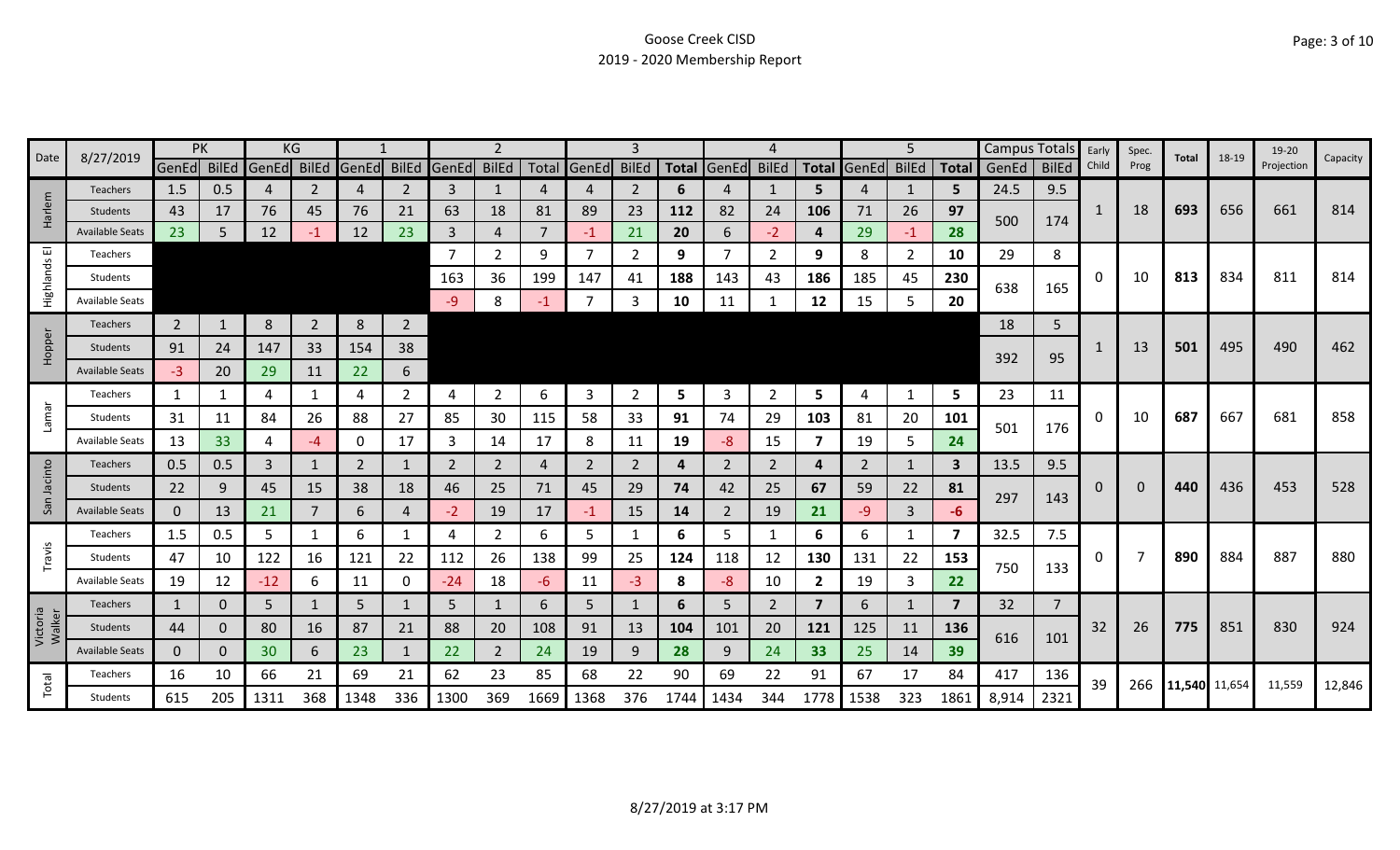| Page: 4 of 10 |  |
|---------------|--|
|---------------|--|

| $6\phantom{1}$<br><b>Campus</b> |                | $\overline{\mathbf{z}}$ | 8           | 9                   | 10          | 11    | 12                  |                   |         | <b>Campus Totals</b> |                                       |                 |
|---------------------------------|----------------|-------------------------|-------------|---------------------|-------------|-------|---------------------|-------------------|---------|----------------------|---------------------------------------|-----------------|
|                                 |                |                         |             |                     |             |       |                     | <b>Enrollment</b> |         |                      | Core Ratio   18-19   19-20 Projection | <b>Capacity</b> |
| <b>BJS</b>                      | 354            | 296                     | 322         |                     |             |       |                     | 972               | 22.1    | 946                  | 1,010                                 | 958             |
| CBJ                             | 336            | 367                     | 359         |                     |             |       |                     | 1,062             | 24.7    | 1,081                | 1,057                                 | 1,198           |
| GJS                             | 401            | 372                     | 372         |                     |             |       |                     | 1,145             | 24.4    | 1,121                | 1,149                                 | 1,164           |
| HMJ                             | 343            | 350                     | 325         |                     |             |       |                     | 1,018             | 21.2    | 992                  | 1,046                                 | 1,176           |
| <b>HJS</b>                      | 417            | 416                     | 371         |                     |             |       |                     | 1,204             | 25.1    | 1,189                | 1,213                                 | 1,272           |
| REL                             |                |                         |             | 477                 | 475         | 393   | 454                 | 1,799             | 26.1    | 1,732                | 1,798                                 | 1,968           |
| <b>RSS</b>                      |                |                         |             | 525                 | 558         | 528   | 532                 | 2,143             | 29.8    | 2,251                | 2,137                                 | 2,554           |
| GCM                             |                |                         |             | 530                 | 544         | 567   | 478                 | 2,119             | 26.8    | 2,109                | 2,148                                 | 2,536           |
| PHC                             | $\overline{0}$ | $\mathsf{O}\xspace$     | $\mathbf 0$ | $\mathsf{O}\xspace$ | $\mathbf 0$ | 23    | 87                  | 110               | $6.5\,$ | 98                   | 35                                    |                 |
| Impact                          |                |                         |             | 112                 | 104         | 102   | 95                  | 413               | 24.3    | 405                  | 396                                   |                 |
| Point                           | $\mathbf{1}$   | $\mathbf{3}$            | 9           | $2^{\circ}$         | 6           | 12    | 5 <sub>1</sub>      | 38                | 3.3     | 42                   | 40                                    |                 |
| <b>SCTHS</b>                    |                |                         |             | 107                 | 71          | 61    | $\mathsf{O}\xspace$ | 239               | 19.9    | 161                  | 230                                   |                 |
| Total                           | 1,852          | 1,804                   | 1,758       | 1,753               | 1,758       | 1,686 | 1,651               | 12,262            |         | 12,127               | 12,259                                |                 |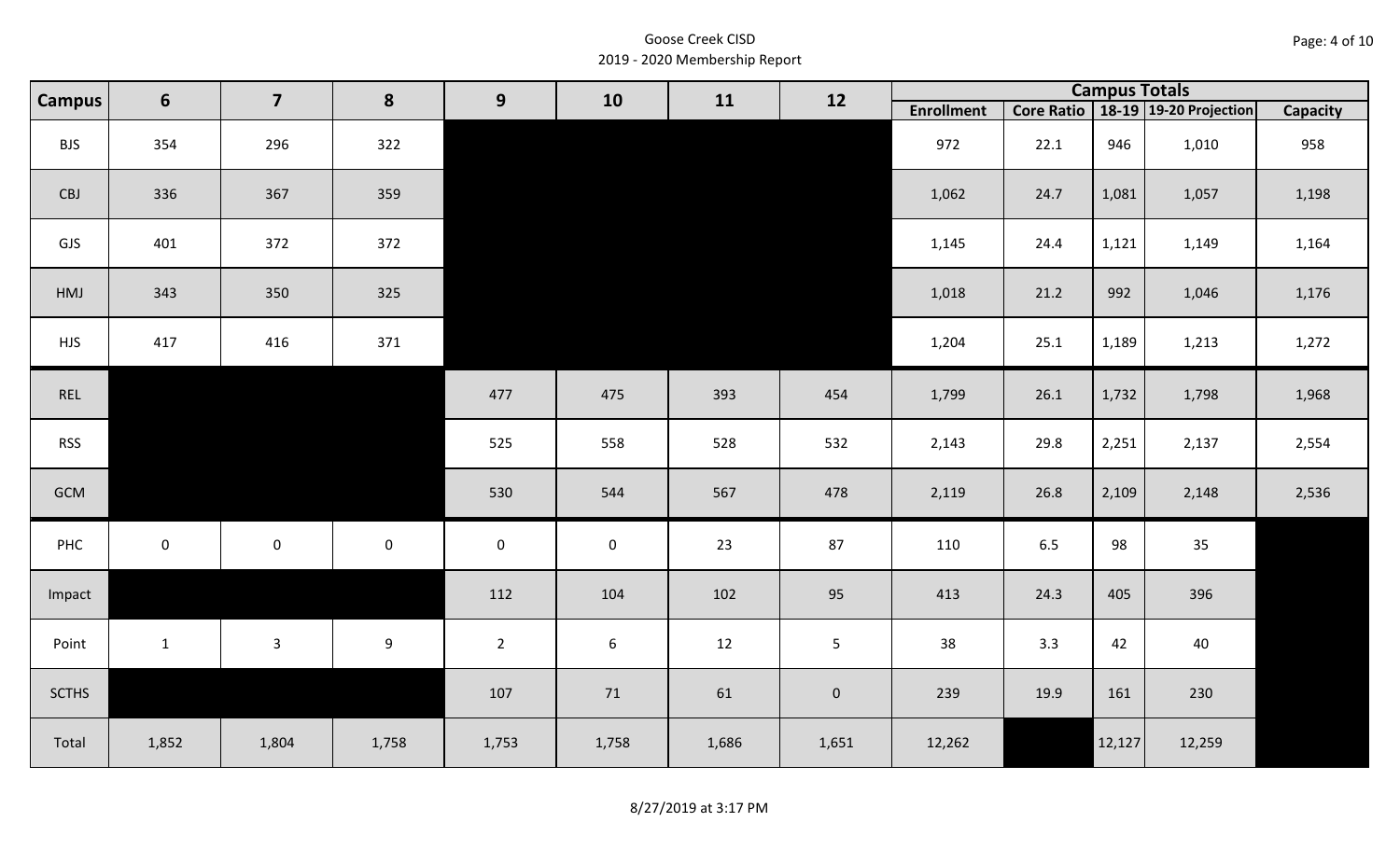|                     | Total           | No Code             | Speech Only         | Mainstream | Self-Cont<br>50-60% | Self-Cont<br>$>60\%$ | <b>EC SpEd Program</b> | Homebound      |  |
|---------------------|-----------------|---------------------|---------------------|------------|---------------------|----------------------|------------------------|----------------|--|
| Alamo               | $\overline{0}$  | $\mathbf 0$         | $\mathbf 0$         | $\pmb{0}$  | $\pmb{0}$           | $\pmb{0}$            | $\mathsf{O}\xspace$    | $\mathbf 0$    |  |
| Ashbel Smith        | 18              | $\mathbf{1}$        | $\mathsf 0$         | $\pmb{0}$  | $\pmb{0}$           | $\pmb{0}$            | $17$                   | $\mathbf 0$    |  |
| Austin              | $\mathbf 0$     | $\mathbf 0$         | $\mathbf 0$         | $\pmb{0}$  | $\pmb{0}$           | $\pmb{0}$            | $\pmb{0}$              | $\mathbf 0$    |  |
| Banuelos            | 11              | $\mathbf{3}$        | $\pmb{0}$           | $\pmb{0}$  | $\mathsf 0$         | $\pmb{0}$            | 8                      | $\pmb{0}$      |  |
| Bowie               | $6\phantom{1}$  | $\mathbf 0$         | $\mathbf 0$         | $\pmb{0}$  | $\pmb{0}$           | $2^{\circ}$          | $\overline{4}$         | $\mathbf 0$    |  |
| Carver              | 6               | $\mathsf{O}\xspace$ | $\pmb{0}$           | $\pmb{0}$  | $\mathbf 1$         | $\mathbf 1$          | $\overline{4}$         | $\pmb{0}$      |  |
| Clark               | 14              | $\mathbf{1}$        | $\pmb{0}$           | $\pmb{0}$  | $\mathbf{1}$        | 5                    | $\sqrt{5}$             | $\overline{2}$ |  |
| Crockett            | $6\phantom{.}6$ | $\mathsf 0$         | $\pmb{0}$           | $\pmb{0}$  | $\pmb{0}$           | $\mathbf{3}$         | $\overline{2}$         | $\pmb{0}$      |  |
| DeZavala            | $\mathbf 0$     | $\mathsf{O}\xspace$ | $\mathbf 0$         | $\pmb{0}$  | $\pmb{0}$           | $\pmb{0}$            | $\pmb{0}$              | $\mathbf 0$    |  |
| Harlem              | $\overline{7}$  | $\mathsf 0$         | $\mathbf{1}$        | $\pmb{0}$  | $\pmb{0}$           | $\pmb{0}$            | $\boldsymbol{6}$       | $\pmb{0}$      |  |
| <b>Highlands El</b> | $\mathbf 0$     | $\mathbf 0$         | $\mathbf 0$         | $\pmb{0}$  | $\pmb{0}$           | $\pmb{0}$            | $\pmb{0}$              | $\mathbf 0$    |  |
| Hopper              | $\bf 8$         | $\mathbf{1}$        | $\mathbf{1}$        | $\pmb{0}$  | $\pmb{0}$           | $\pmb{0}$            | $\boldsymbol{6}$       | $\pmb{0}$      |  |
| Lamar               | $\overline{2}$  | $2^{\circ}$         | $\pmb{0}$           | $\pmb{0}$  | $\pmb{0}$           | $\pmb{0}$            | $\pmb{0}$              | $\pmb{0}$      |  |
| San Jacinto         | $\mathbf 0$     | $\mathbf 0$         | $\mathsf{O}\xspace$ | $\pmb{0}$  | $\pmb{0}$           | $\pmb{0}$            | $\pmb{0}$              | $\pmb{0}$      |  |
| Travis              | $2^{\circ}$     | $\mathbf{1}$        | $\mathbf 0$         | $\pmb{0}$  | $\pmb{0}$           | $\pmb{0}$            | $\mathbf{1}$           | $\mathbf 0$    |  |
| Victoria Walker     | 37              | 5                   | 32                  | $\pmb{0}$  | $\pmb{0}$           | $\pmb{0}$            | $\pmb{0}$              | $\pmb{0}$      |  |
| District            | 117             | 14                  | 34                  | $\pmb{0}$  | $\overline{2}$      | 11                   | 53                     | $\overline{2}$ |  |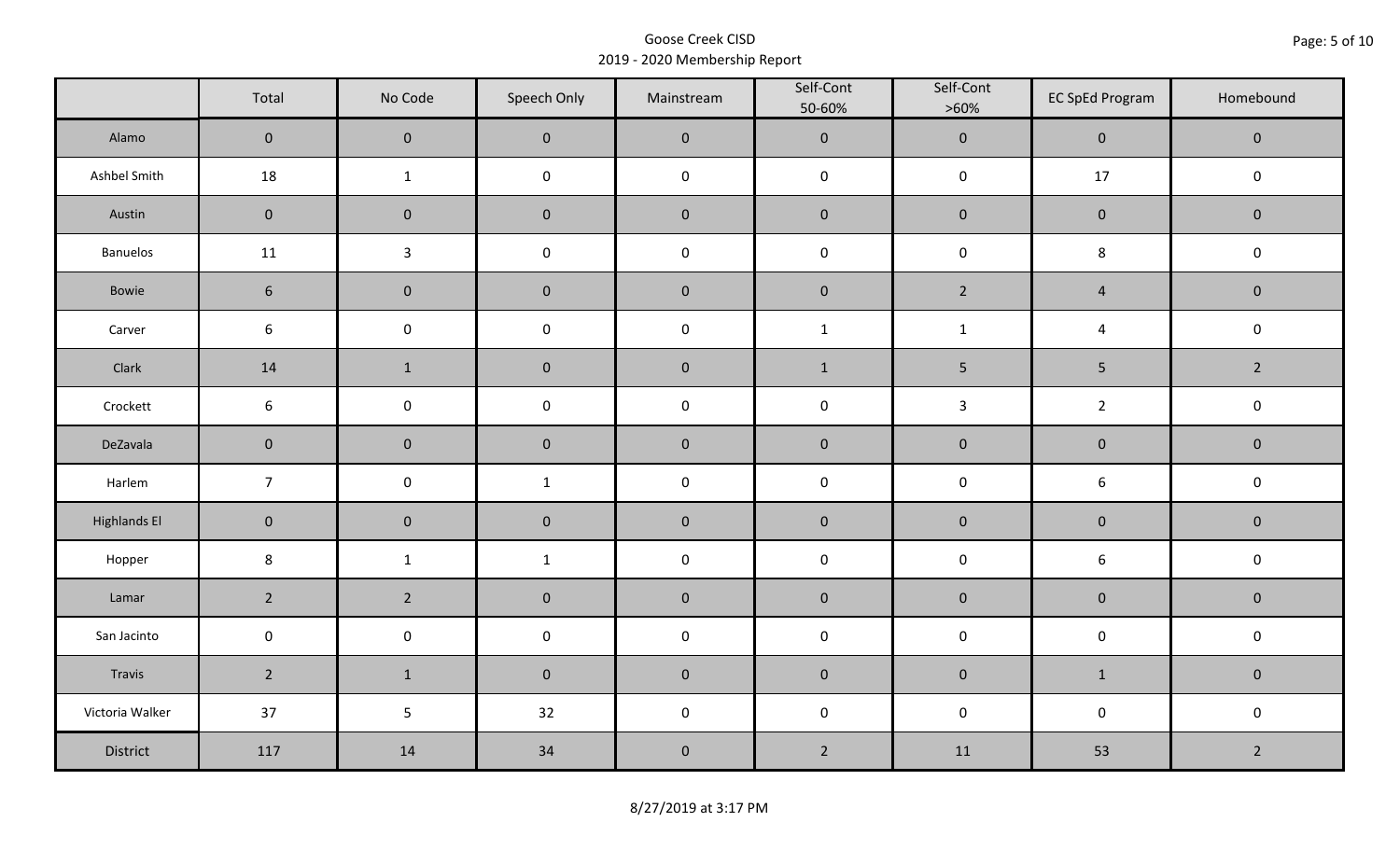| Date               |                    | PK           |                | KG             |                                                                    | $\mathbf{1}$   |              | $\overline{2}$ |                | $\overline{\mathbf{3}}$ |                |                  | $\overline{4}$  |                |                  | $\overline{5}$  |                |                    | <b>Campus Totals</b> |              |
|--------------------|--------------------|--------------|----------------|----------------|--------------------------------------------------------------------|----------------|--------------|----------------|----------------|-------------------------|----------------|------------------|-----------------|----------------|------------------|-----------------|----------------|--------------------|----------------------|--------------|
|                    | Bilingual Bil Gate |              |                |                | Bilingual Bil Gate Bilingual Bil Gate Bilingual Bil Gate Bilingual |                |              |                |                | <b>Bil Gate</b>         | <b>NAC</b>     | <b>Bilingual</b> | <b>Bil Gate</b> | <b>NAC</b>     | <b>Bilingual</b> | <b>Bil Gate</b> | <b>NAC</b>     | Bilingual Bil Gate |                      | <b>NAC</b>   |
| Alamo              | $\mathbf 0$        | $\mathbf 0$  | 27             | $\mathbf 0$    | 26                                                                 | $\mathbf{1}$   | 23           | $2^{\circ}$    | 30             | $\mathbf{3}$            | 5              | 33               | $\overline{4}$  | 17             | 29               | $\overline{3}$  | 9              | 168                | 13                   | 31           |
| Ashbel<br>Smith    | 20                 | $\mathbf 0$  | 28             | $\mathbf{0}$   | 33                                                                 | $\mathbf 0$    | 30           | $\overline{2}$ | 26             | $2^{\circ}$             | 17             | 33               | $\overline{3}$  | 9 <sup>°</sup> | 35               | $\overline{0}$  | 31             | 205                | $\overline{7}$       | $\mathbf 0$  |
| Austin             | 16                 | $\mathbf 0$  | 28             | $\mathbf 0$    | 21                                                                 | $\overline{3}$ | 34           | 6              | 37             | $\overline{3}$          | 9              | 34               | $\mathbf{1}$    | 31             | 32               | $\mathbf 0$     | $\mathbf 0$    | 202                | 13                   | $\mathsf{O}$ |
| <b>Banuelos</b>    | 26                 | $\mathbf{0}$ | 25             | $\overline{0}$ | 16                                                                 | $\mathbf{0}$   | 24           | $\overline{4}$ | 21             | $\mathbf{1}$            | 31             | 14               | 6               | $\mathbf{0}$   | 16               | $\overline{0}$  | $\overline{0}$ | 142                | 11                   | $\mathbf{0}$ |
| <b>Bowie</b>       | 16                 | $\mathbf 0$  | 20             | $\mathbf 0$    | 18                                                                 | $\mathbf 0$    | 25           | $\mathbf 0$    | 25             | $2^{\circ}$             | $\mathsf{O}$   | 17               | $\mathbf 0$     | $\mathsf{O}$   | 25               | $\mathbf 0$     | $\mathbf 0$    | 146                | $\overline{2}$       | $\mathbf 0$  |
| Carver             | 13                 | $\mathbf{0}$ | $\mathbf{0}$   | $\mathbf 0$    | 23                                                                 | $\mathbf{0}$   | 23           | $\mathbf{1}$   | 21             | $2^{\circ}$             | $\overline{0}$ | 30               | $\mathbf{1}$    | $\overline{0}$ | 29               | $\overline{0}$  | $\overline{0}$ | 139                | $\overline{4}$       | $\mathbf{0}$ |
| Clark              | $\mathbf{1}$       | $\mathbf 0$  | $\mathbf 0$    | $\mathbf 0$    | $\mathbf{1}$                                                       | $\mathbf 0$    | $\mathbf{1}$ | $\mathbf 0$    | $\overline{2}$ | $\mathsf{O}$            | $\mathbf 0$    | $\mathbf{1}$     | $\mathbf 0$     | $\mathsf{O}$   | $\mathbf 0$      | $\mathbf 0$     | $\mathbf 0$    | 6                  | $\mathbf 0$          | $\mathbf 0$  |
| Crockett           | 34                 | $\mathbf{0}$ | 29             | $\mathbf{0}$   | 25                                                                 | $\overline{3}$ | 12           | $\overline{4}$ | 21             | $\mathbf{1}$            | $\mathbf 0$    | 15               | $\mathbf{1}$    | $\overline{0}$ | 11               | $\mathbf{0}$    | $\overline{0}$ | 147                | 9                    | $\mathbf{0}$ |
| DeZavala           | 9                  | $\mathbf 0$  | 18             | $\mathbf 0$    | 20                                                                 | $\mathbf{1}$   | 22           | $2^{\circ}$    | 21             | $\mathsf{O}$            | $\mathbf 0$    | 16               | $\mathbf{1}$    | $\mathbf 0$    | 6                | $\mathbf 0$     | $\mathbf 0$    | 112                | $\overline{4}$       | $\mathbf 0$  |
| Harlem             | 17                 | $\mathbf 0$  | $\overline{3}$ | $\mathbf 0$    | 21                                                                 | $\mathbf 0$    | 15           | $\overline{3}$ | 21             | $2^{\circ}$             | $\mathbf{0}$   | 24               | $\overline{0}$  | $\overline{0}$ | 24               | $2^{\circ}$     | $\overline{0}$ | 125                | $\overline{7}$       | $\mathbf 0$  |
| Highlands<br>EI    |                    |              |                |                |                                                                    |                | 36           | $\mathbf 0$    | 40             | $\mathbf{1}$            | $\mathbf 0$    | 42               | $\mathbf{1}$    | $\mathsf{O}$   | 46               | $\mathbf 0$     | $\mathbf 0$    | 164                | $\overline{2}$       | $\mathbf{0}$ |
| Hopper             | 24                 | $\mathbf 0$  | 33             | $\mathbf{0}$   | 37                                                                 | $\mathbf{1}$   |              |                |                |                         |                |                  |                 |                |                  |                 |                | 94                 | $\mathbf{1}$         | $\mathbf 0$  |
| Lamar              | 11                 | $\mathbf 0$  | 26             | $\mathbf 0$    | 26                                                                 | $\mathbf{1}$   | 25           | 5 <sup>5</sup> | 31             | $2^{\circ}$             | $\mathsf{O}$   | 28               | $\mathbf{1}$    | $\mathbf 0$    | 18               | $2^{\circ}$     | $\mathbf 0$    | 165                | 11                   | $\mathbf 0$  |
| San Jacinto        | 9                  | $\mathbf 0$  | 15             | $\overline{0}$ | 16                                                                 | $\overline{2}$ | 22           | $\overline{3}$ | 28             | $\mathbf{1}$            | $\overline{0}$ | 24               | $\mathbf{1}$    | $\overline{0}$ | 22               | $\mathbf{0}$    | $\overline{0}$ | 136                | $\overline{7}$       | $\mathbf 0$  |
| Travis             | 10                 | $\mathbf 0$  | 16             | $\mathbf 0$    | 22                                                                 | $\mathbf 0$    | 25           | $\mathbf{1}$   | 22             | $\mathbf{3}$            | $\mathsf{O}$   | 11               | $\mathbf{1}$    | $\mathbf{0}$   | 21               | $\mathbf{1}$    | $\mathbf 0$    | 127                | 6                    | $\mathbf 0$  |
| Victoria<br>Walker | $\overline{0}$     | $\mathbf 0$  | 16             | $\overline{0}$ | 20                                                                 | $\overline{3}$ | 21           | $\overline{0}$ | 12             | $2^{\circ}$             | $\mathbf{0}$   | 20               | $\overline{0}$  | $\mathbf{0}$   | 12               | $\mathbf{0}$    | $\overline{0}$ | 101                | 5                    | $\mathbf{0}$ |
| Total              | 206                | $\mathbf 0$  | 284            | $\mathbf 0$    | 325                                                                | 15             | 338          | 33             | 358            | 25                      | 62             | 342              | 21              | 57             | 326              | 8               | 40             | 2179               | 102                  | 31           |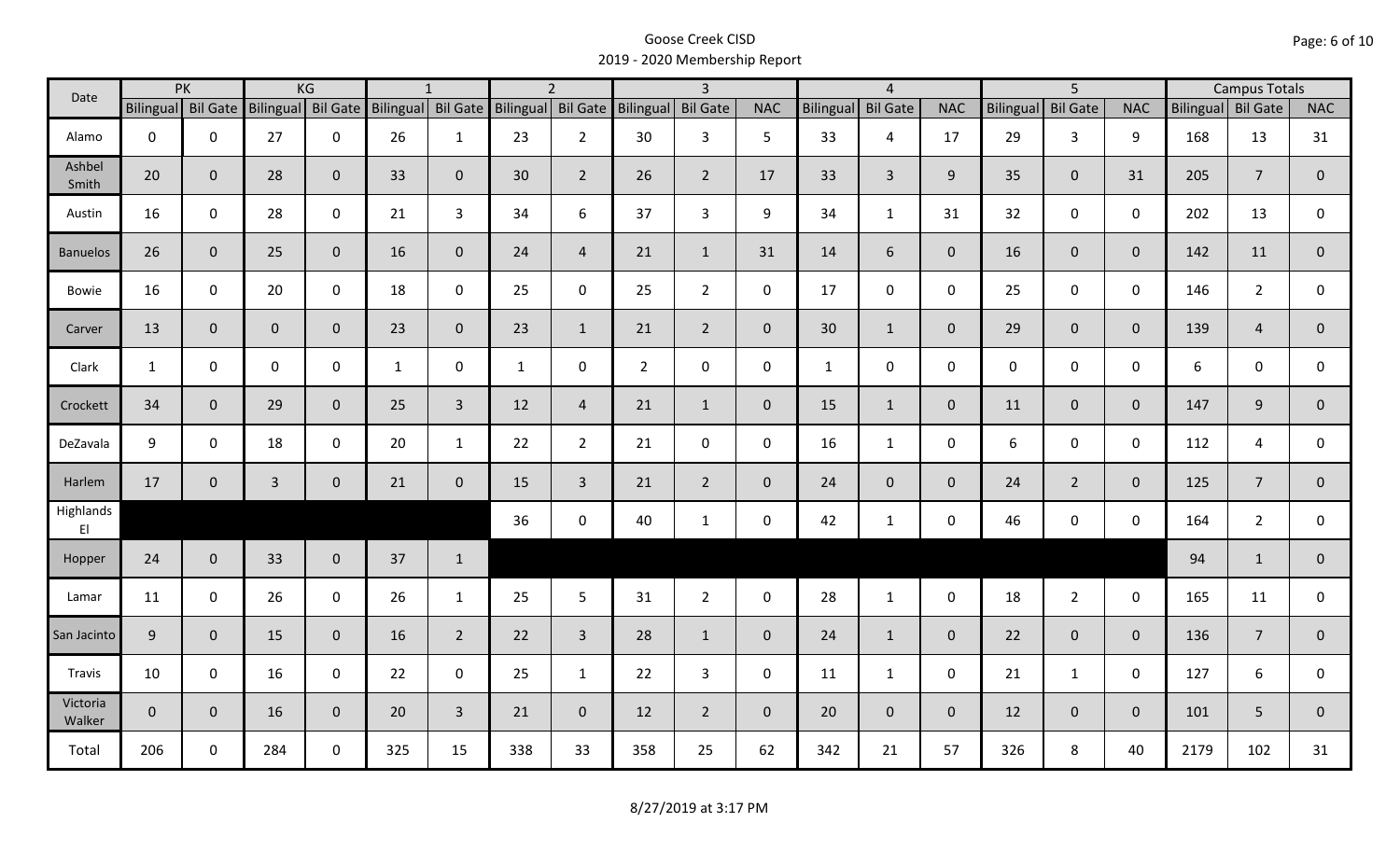| Date               |                | PK              |                     | KG              |                | $\overline{1}$  |                | $\overline{2}$  |                | $\overline{3}$  |                | $\overline{4}$  |                | $\overline{5}$  |             | <b>Campus Totals</b> |
|--------------------|----------------|-----------------|---------------------|-----------------|----------------|-----------------|----------------|-----------------|----------------|-----------------|----------------|-----------------|----------------|-----------------|-------------|----------------------|
|                    | <b>GATE</b>    | <b>Bil GATE</b> | <b>GATE</b>         | <b>Bil GATE</b> | <b>GATE</b>    | <b>Bil GATE</b> | <b>GATE</b>    | <b>Bil GATE</b> | <b>GATE</b>    | <b>Bil GATE</b> | <b>GATE</b>    | <b>Bil GATE</b> | <b>GATE</b>    | <b>Bil GATE</b> | <b>GATE</b> | <b>Bil GATE</b>      |
| Alamo              | $\mathbf{0}$   | $\mathbf 0$     | $\mathbf 0$         | $\mathbf 0$     | $\overline{7}$ | $\mathbf{1}$    | 9              | $\overline{2}$  | 14             | $\mathbf{3}$    | 13             | $\overline{4}$  | 13             | $\mathbf{3}$    | 56          | 13                   |
| Ashbel Smith       | $\mathbf{0}$   | $\overline{0}$  | $\mathbf 0$         | $\overline{0}$  | 10             | $\overline{0}$  | $\overline{4}$ | $\overline{2}$  | 6              | $2^{\circ}$     | $\overline{4}$ | $\mathbf{3}$    | $\overline{4}$ | $\mathbf{0}$    | 28          | $\overline{7}$       |
| Austin             | $\mathbf 0$    | $\mathbf 0$     | $\mathbf 0$         | $\mathbf 0$     | 11             | $\mathbf{3}$    | 10             | 6               | 27             | $\mathbf{3}$    | 17             | $\mathbf{1}$    | 22             | $\mathbf 0$     | 87          | 13                   |
| <b>Banuelos</b>    | $\overline{0}$ | $\mathbf{0}$    | $\mathbf 0$         | $\overline{0}$  | 14             | $\mathbf{0}$    | 8              | $\overline{4}$  | 17             | $\mathbf{1}$    | 22             | 6               | 22             | $\overline{0}$  | 83          | 11                   |
| Bowie              | $\mathbf 0$    | $\mathbf 0$     | $\mathsf{O}$        | $\mathbf 0$     | $2^{\circ}$    | $\mathbf 0$     | $\mathbf{3}$   | $\mathbf 0$     | 9              | $2^{\circ}$     | 9              | 0               | 6              | $\mathbf 0$     | 29          | $\overline{2}$       |
| Carver             | $\overline{0}$ | $\mathbf 0$     | $\mathbf 0$         | $\mathbf{0}$    | $\mathbf{1}$   | $\mathbf 0$     | $\mathbf{1}$   | $\mathbf{1}$    | 5 <sub>1</sub> | $\overline{2}$  | $\overline{4}$ | $\mathbf{1}$    | $8\phantom{1}$ | $\mathbf{0}$    | 19          | $\overline{4}$       |
| Clark              | $\mathbf 0$    | $\mathbf 0$     | $\pmb{0}$           | $\mathbf 0$     | 9              | $\mathbf 0$     | 13             | $\mathbf 0$     | 14             | $\mathbf 0$     | 18             | $\mathbf 0$     | 15             | $\mathbf 0$     | 69          | $\mathbf 0$          |
| Crockett           | $\overline{0}$ | $\mathbf 0$     | $\mathbf 0$         | $\overline{0}$  | $\mathbf{3}$   | $\overline{3}$  | $\overline{3}$ | $\overline{4}$  | 7 <sup>1</sup> | $\mathbf{1}$    | 18             | $\mathbf{1}$    | 13             | $\mathbf 0$     | 44          | $9\,$                |
| DeZavala           | $\mathbf 0$    | $\mathbf 0$     | $\mathbf 0$         | $\mathbf 0$     | 5              | $\mathbf{1}$    | $\overline{2}$ | $\overline{2}$  | 10             | $\mathbf 0$     | 10             | $\mathbf{1}$    | $\overline{7}$ | $\mathbf 0$     | 34          | $\overline{a}$       |
| Harlem             | $\overline{0}$ | $\overline{0}$  | $\mathbf 0$         | $\mathbf{0}$    | $\mathbf{1}$   | $\mathbf 0$     | 8              | $\overline{3}$  | 11             | $\overline{2}$  | 11             | $\mathbf{0}$    | 13             | $\overline{2}$  | 44          | $\overline{7}$       |
| Highlands El       |                |                 |                     |                 |                |                 | 12             | $\mathbf 0$     | 13             | $\mathbf{1}$    | 14             | $\mathbf{1}$    | 17             | $\mathbf 0$     | 56          | $\overline{2}$       |
| Hopper             | $\overline{0}$ | $\overline{0}$  | $\mathbf 0$         | $\overline{0}$  | 13             | $\mathbf{1}$    |                |                 |                |                 |                |                 |                |                 | 13          | $\mathbf{1}$         |
| Lamar              | $\mathbf 0$    | $\mathbf 0$     | $\mathbf 0$         | $\mathbf 0$     | $2^{\circ}$    | $\mathbf{1}$    | 3              | 5               | 5              | $\overline{2}$  | $\overline{4}$ | $\mathbf{1}$    | $\overline{7}$ | $2^{\circ}$     | 21          | 11                   |
| San Jacinto        | $\mathbf 0$    | $\overline{0}$  | $\mathbf 0$         | $\mathbf 0$     | $\overline{2}$ | $\overline{2}$  | $\overline{a}$ | $\overline{3}$  | $\overline{2}$ | $\mathbf{1}$    | $\mathbf{1}$   | $\mathbf{1}$    | 6              | $\mathbf 0$     | 15          | $\overline{7}$       |
| Travis             | $\mathbf 0$    | $\mathbf 0$     | $\mathsf{O}\xspace$ | $\mathbf 0$     | $\mathbf{1}$   | $\mathbf 0$     | $\overline{7}$ | $\mathbf{1}$    | 10             | $\mathbf{3}$    | 15             | $\mathbf{1}$    | 10             | $\mathbf{1}$    | 43          | 6                    |
| Victoria<br>Walker | $\overline{0}$ | $\mathbf 0$     | $\mathbf 0$         | $\overline{0}$  | 9              | $\overline{3}$  | 15             | $\mathbf{0}$    | 17             | $\overline{2}$  | 18             | $\mathbf 0$     | 20             | $\overline{0}$  | 79          | 5                    |
| Total              | $\mathbf 0$    | $\mathbf 0$     | $\mathbf 0$         | $\mathbf 0$     | 90             | 15              | 102            | 33              | 167            | 25              | 178            | 21              | 183            | 8               | 720         | 102                  |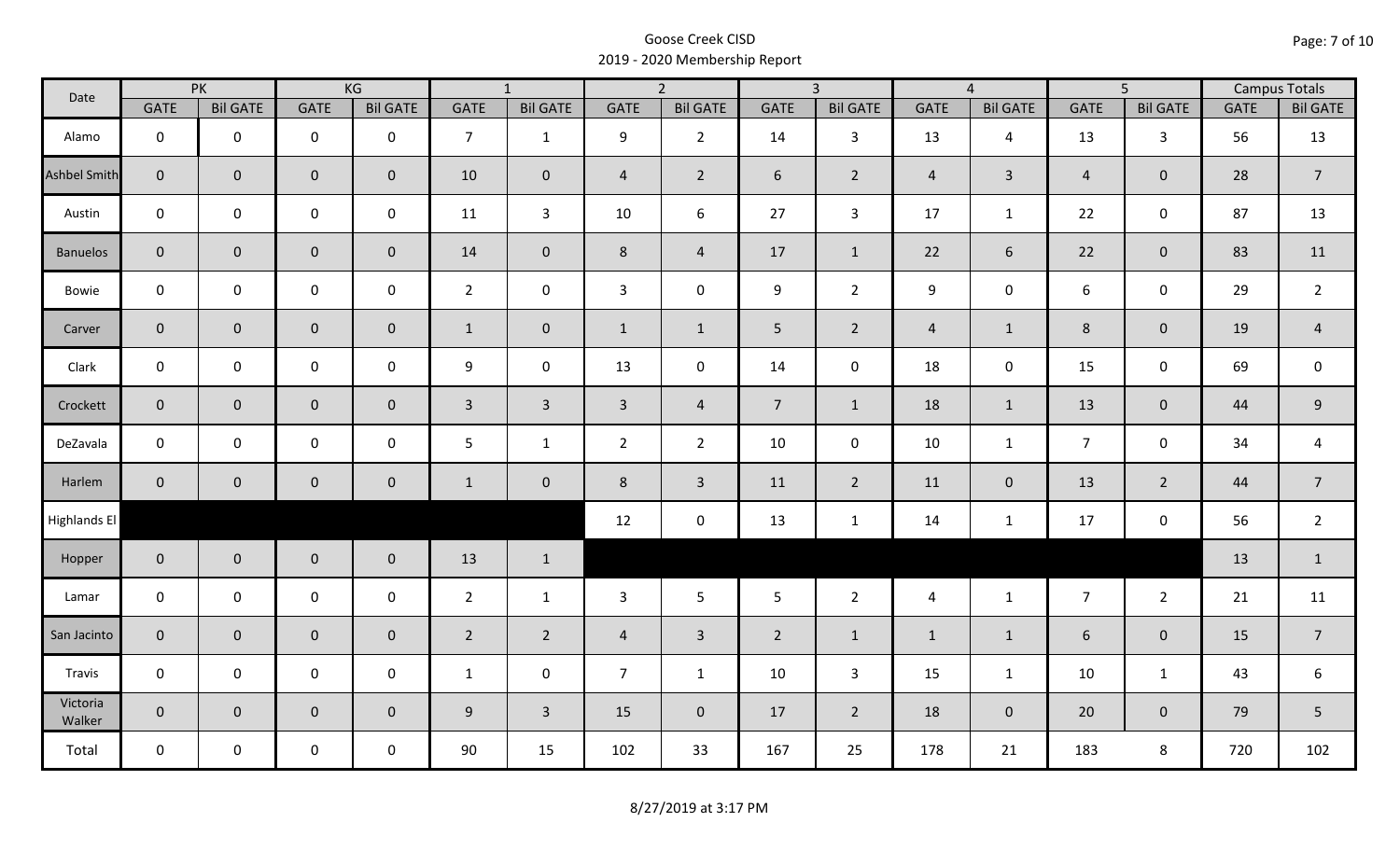|                     | Speech Only    | Inclusion        | Resource <21%  | Resource<br>21-50% | Self-Cont<br>50-60% | Self-Cont<br>$>60\%$ | <b>EC SpEd Program</b> | Homebound               |
|---------------------|----------------|------------------|----------------|--------------------|---------------------|----------------------|------------------------|-------------------------|
|                     | $\mathbf 0$    | 40               | 41             | 42                 | 43                  | 44                   | 45                     | $\mathbf{1}$            |
| Alamo               | 16             | 12               | 20             | $\overline{2}$     | $\mathbf 0$         | 15                   | $\mathbf{0}$           | $\mathbf{0}$            |
| Ashbel Smith        | 23             | 9                | $\overline{7}$ | $\bf 8$            | $\mathbf 1$         | 12                   | 19                     | 0                       |
| Austin              | 25             | $\boldsymbol{8}$ | 28             | $\mathbf{1}$       | $\mathbf 0$         | $\,8\,$              | $\mathbf 0$            | $\overline{0}$          |
| <b>Banuelos</b>     | 31             | $\overline{a}$   | 28             | 11                 | $\pmb{0}$           | $\overline{2}$       | 10                     | $\mathbf 0$             |
| Bowie               | 20             | 5                | 32             | 5                  | $\mathbf{1}$        | 18                   | $\overline{4}$         | $\mathbf 0$             |
| Carver              | 21             | 5                | 9              | $10\,$             | $\mathsf{3}$        | 10                   | 8                      | $\mathbf{1}$            |
| Clark               | 24             | $\overline{7}$   | 19             | 5                  | $\overline{4}$      | 23                   | 5                      | $\overline{2}$          |
| Crockett            | 29             | 14               | 21             | 5                  | $\pmb{0}$           | 11                   | 5                      | 0                       |
| DeZavala            | 28             | 12               | 10             | $\overline{7}$     | $\pmb{0}$           | $1\,$                | $\pmb{0}$              | $\mathbf 0$             |
| Harlem              | 18             | $\sqrt{6}$       | 33             | $\overline{2}$     | $\mathbf{1}$        | 12                   | 6                      | 0                       |
| <b>Highlands El</b> | 20             | 20               | 21             | 12                 | $\pmb{0}$           | 10                   | $\pmb{0}$              | $\mathbf 0$             |
| Hopper              | 22             | $\overline{a}$   | $\overline{3}$ | $\mathsf{3}$       | $\pmb{0}$           | $\overline{a}$       | 9                      | 0                       |
| Lamar               | 13             | $\overline{4}$   | 19             | $\overline{4}$     | $\overline{2}$      | 10                   | $\mathbf 0$            | $\overline{0}$          |
| San Jacinto         | 14             | $\overline{3}$   | 24             | $\mathbf{1}$       | $\pmb{0}$           | $\pmb{0}$            | $\pmb{0}$              | 0                       |
| Travis              | 23             | $\overline{4}$   | 23             | $6\,$              | $\pmb{0}$           | $\boldsymbol{6}$     | $\mathbf{1}$           | $\mathbf 0$             |
| Victoria Walker     | 62             | 9                | 12             | $\boldsymbol{6}$   | $\mathbf{1}$        | 26                   | $\pmb{0}$              | 0                       |
| <b>BJS</b>          | $\overline{3}$ | 53               | 20             | 24                 | 16                  | $\overline{4}$       | $\pmb{0}$              | $\mathbf{1}$            |
| CBJ                 | 9              | 52               | 21             | 16                 | 16                  | 23                   | $\pmb{0}$              | 0                       |
| GJS                 | $\overline{4}$ | 45               | 18             | 18                 | 20                  | 22                   | $\pmb{0}$              | $\mathbf{1}$            |
| HMJ                 | $\overline{4}$ | 53               | 9              | 34                 | 21                  | 14                   | $\mathbf 0$            | 0                       |
| <b>HJS</b>          | $\mathbf{1}$   | 44               | 9              | 17                 | 18                  | 25                   | $\mathbf 0$            | $\overline{2}$          |
| <b>REL</b>          | $\mathbf{1}$   | 99               | 38             | 48                 | $\boldsymbol{6}$    | 44                   | $\pmb{0}$              | $\mathbf{1}$            |
| <b>RSS</b>          | 5              | 89               | 35             | 40                 | $\overline{7}$      | 39                   | $\mathbf 0$            | $\mathbf 1$             |
| <b>GCM</b>          | $\mathsf 0$    | 140              | 23             | 48                 | 5                   | 21                   | $\pmb{0}$              | $\mathbf{1}$            |
| Impact              | $\mathbf{1}$   | $\overline{3}$   | $\mathbf{1}$   | $\mathbf 0$        | $\pmb{0}$           | $\pmb{0}$            | $\pmb{0}$              | $\mathbf 0$             |
| <b>Stuart CTHS</b>  | $\mathsf 0$    | 29               | $\pmb{0}$      | $\pmb{0}$          | $\pmb{0}$           | $\pmb{0}$            | $\pmb{0}$              | 0                       |
| PHC                 | $\mathbf 0$    | 12               | $\mathbf{1}$   | $\mathbf 0$        | $\mathbf 0$         | $\mathbf 0$          | $\mathbf 0$            | $\mathbf 0$             |
| Point               | $\mathbf 0$    | $\pmb{0}$        | $\pmb{0}$      | $\pmb{0}$          | $\pmb{0}$           | $\mathbf 0$          | $\pmb{0}$              | 0                       |
| Elementary          | 389            | 126              | 309            | 88                 | 13                  | 168                  | 67                     | $\overline{\mathbf{3}}$ |
| Secondary           | 28             | 619              | 175            | 245                | 109                 | 192                  | $\pmb{0}$              | $\overline{7}$          |
| <b>District</b>     | 417            | 745              | 484            | 333                | 122                 | 360                  | 67                     | 10                      |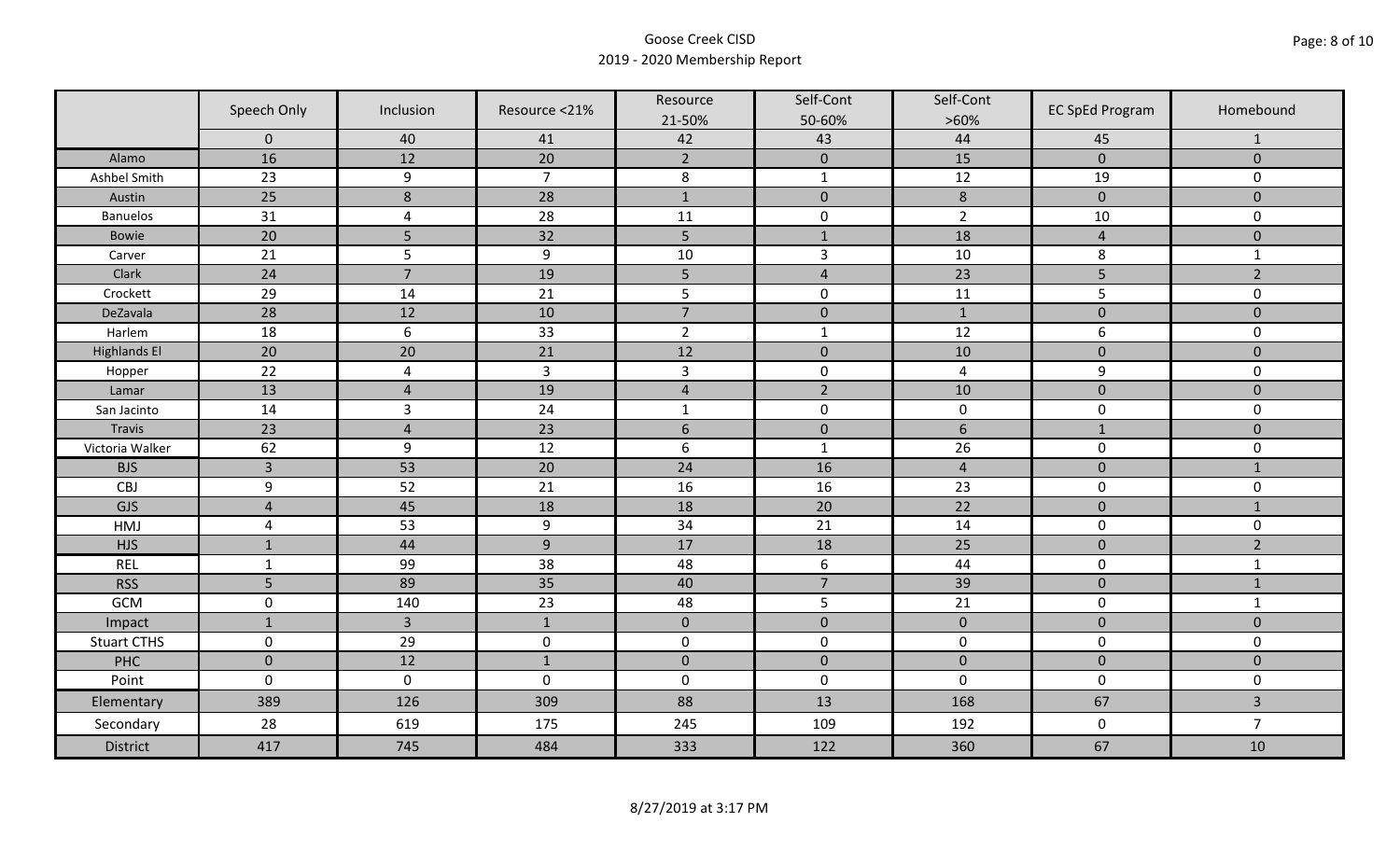|                     | At-Risk | SpEd           | GT             | LEP            | Migrant        | Econ Dis | Dyslexia       | 504            |
|---------------------|---------|----------------|----------------|----------------|----------------|----------|----------------|----------------|
| Alamo               | 429     | 66             | 69             | 207            | $\overline{2}$ | 284      | 19             | 41             |
| <b>Ashbel Smith</b> | 417     | 79             | 35             | 242            | $\overline{4}$ | 270      | 11             | 21             |
| Austin              | 375     | 70             | 100            | 232            | 9              | 224      | 18             | 46             |
| <b>Banuelos</b>     | 408     | 86             | 94             | 176            | $\overline{2}$ | 315      | 13             | 41             |
| Bowie               | 379     | 88             | 31             | 160            | $\overline{3}$ | 305      | 17             | 41             |
| Carver              | 396     | 68             | 23             | 197            | 8              | 240      | 11             | 28             |
| Clark               | 213     | 91             | 69             | 37             | $\mathbf{1}$   | 215      | 27             | 50             |
| Crockett            | 371     | 86             | 53             | 181            | 11             | 235      | 22             | 44             |
| DeZavala            | 361     | 61             | 38             | 144            | $\overline{2}$ | 260      | 13             | 39             |
| Harlem              | 383     | 78             | 51             | 181            | 5 <sup>1</sup> | 264      | 14             | 34             |
| <b>Highlands El</b> | 392     | 83             | 58             | 192            | $\mathsf 0$    | 224      | 40             | 101            |
| Hopper              | 198     | 46             | 14             | 118            | $\mathbf 0$    | 275      | $\overline{2}$ | 12             |
| Lamar               | 351     | 52             | 32             | 194            | $\overline{7}$ | 259      | 30             | 43             |
| San Jacinto         | 285     | 42             | 22             | 160            | $\overline{0}$ | 158      | 17             | 29             |
| Travis              | 420     | 63             | 49             | 162            | $\mathbf 0$    | 360      | 27             | 50             |
| Victoria Walker     | 339     | 117            | 84             | 161            | $\overline{4}$ | 239      | 24             | 41             |
| <b>BJS</b>          | 490     | 124            | 69             | 150            | $\overline{4}$ | 252      | 58             | 98             |
| <b>CBJ</b>          | 552     | 141            | 109            | 151            | $\overline{7}$ | 269      | 51             | 123            |
| GJS                 | 434     | 130            | 147            | 95             | 12             | 276      | 68             | 132            |
| HMJ                 | 578     | 137            | 63             | 203            | $\,$ 8 $\,$    | 272      | 62             | 96             |
| <b>HJS</b>          | 537     | 117            | 135            | 136            | $\overline{4}$ | 274      | 53             | 121            |
| <b>REL</b>          | 815     | 249            | 94             | 220            | 12             | 561      | 87             | 153            |
| <b>RSS</b>          | 936     | 222            | 207            | 195            | 12             | 503      | 109            | 221            |
| <b>GCM</b>          | 1010    | 249            | 183            | 163            | $\overline{7}$ | 499      | 93             | 188            |
| Impact              | 107     | 5              | 78             | $\overline{7}$ | $\mathbf{3}$   | 89       | $\,8\,$        | 22             |
| <b>Stuart CTHS</b>  | 133     | 29             | 11             | 27             | $\overline{2}$ | 71       | 24             | 37             |
| PHC                 | 91      | 13             | $\overline{4}$ | 11             | $\overline{4}$ | 27       | 5              | 15             |
| Point               | 38      | $\overline{4}$ | $\overline{2}$ | $\overline{4}$ | $\mathbf 0$    | 13       | $\overline{2}$ | $\overline{4}$ |
| Elementary          | 5717    | 1176           | 822            | 2744           | 58             | 4127     | 305            | 661            |
| Secondary           | 5721    | 1420           | 1102           | 1362           | 75             | 3106     | 620            | 1210           |
| District            | 11438   | 2596           | 1924           | 4106           | 133            | 7233     | 925            | 1871           |